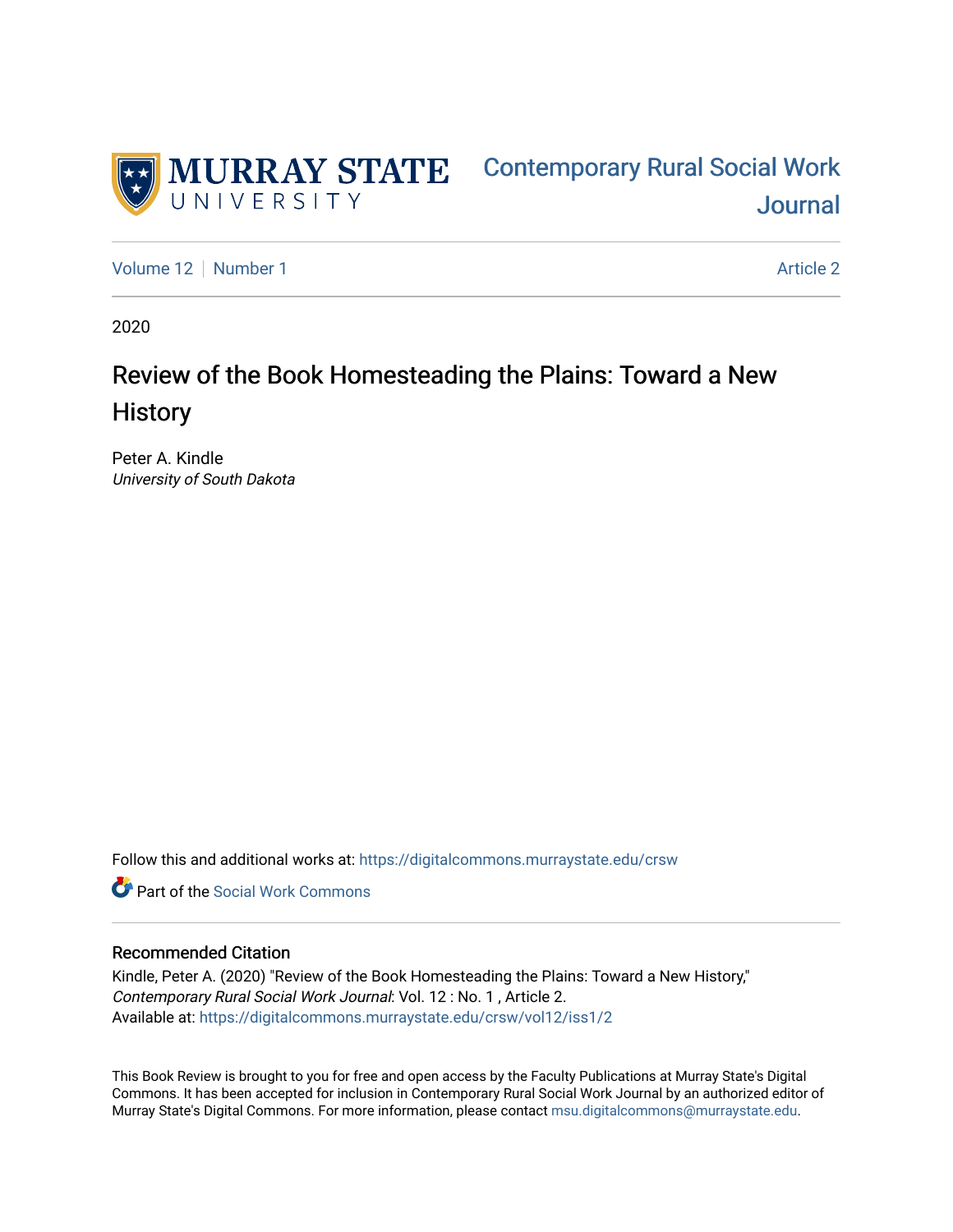#### Book Review

## By Peter A. Kindle

## **Homesteading the Plains: Toward a New History**

Richard Edwards, Jacob K. Friefeld, & Rebecca S. Wingo 2017 Lincoln, NE: University of Nebraska Press 253 pages Softback \$19.95 ISBN: 978-1-4962-1394-5

Beginning with the Louisiana Purchase in 1803, continuing with the annexation of Texas and other lands through conflicts with Mexico and British Canada, and after the dispossession of lands from American Indian tribes, 1.5 billion acres of land were added to the United States in the 19<sup>th</sup> century. About a quarter of this land remains in the public domain, and about a third was granted to private owners in lieu of taxes to fund western expansion for railroad construction, creation of land grant agricultural colleges, and war veteran pensions. Some public lands were sold. After federal allotments to new states, around 19% or 270 million acres were given to settlers after passage of the 1862 Homestead Act. Estimates are that 46 to 97 million American adults today are direct descendants of those pioneers.

Although 31 states eventually participated in homesteading to some extent between 1862 and 1961 when the last claim was proven in Alaska, this book focuses on Minnesota and the 16 states west of the Mississippi River and north of Texas where 80 million acres were granted to settlers by 1900. The popular mythology of homesteading understands this period of American history to be an exceptional success story, but since the mid-20h century academic historians have critiqued homesteading as a well-intended but ineffectual, if not harmful policy. In this book three academic historians set the record straight. Understanding the legacy of homesteading in the rural West and Midwest is essential to understanding the values, sense of community, and underlying distrust of federal government in these rural areas.

The book focuses on the four major critiques of homesteading in the academic literature: (a) that homesteading did not produce farms, (b) that most homestead claims were not proven, (c) that fraud and corruption were rampant in the homesteading process, and (d) that homesteading was a major cause of Indian land dispossession. Readers will be astounded at the ease with which the authors' analyses overturn these long-held errors. Their recalculations indicate that homesteading was responsible for 2/3rds of new farms and almost a third of the total farm acreage in the West. In fact, 80% or more of new farms were homesteads in Idaho, Colorado, South Dakota, North Dakota, Montana, Oregon, Washington, and Wyoming. Between 55% and 63% of claims before 1900 were eventually proven.

The 1862 Act restricted claimants to actual settlers, individuals who intended to occupy and develop the allotment, and Government Land Offices were tasked with compliance. Originally set at 160 acres but expanding by new legislation as settlements extended into the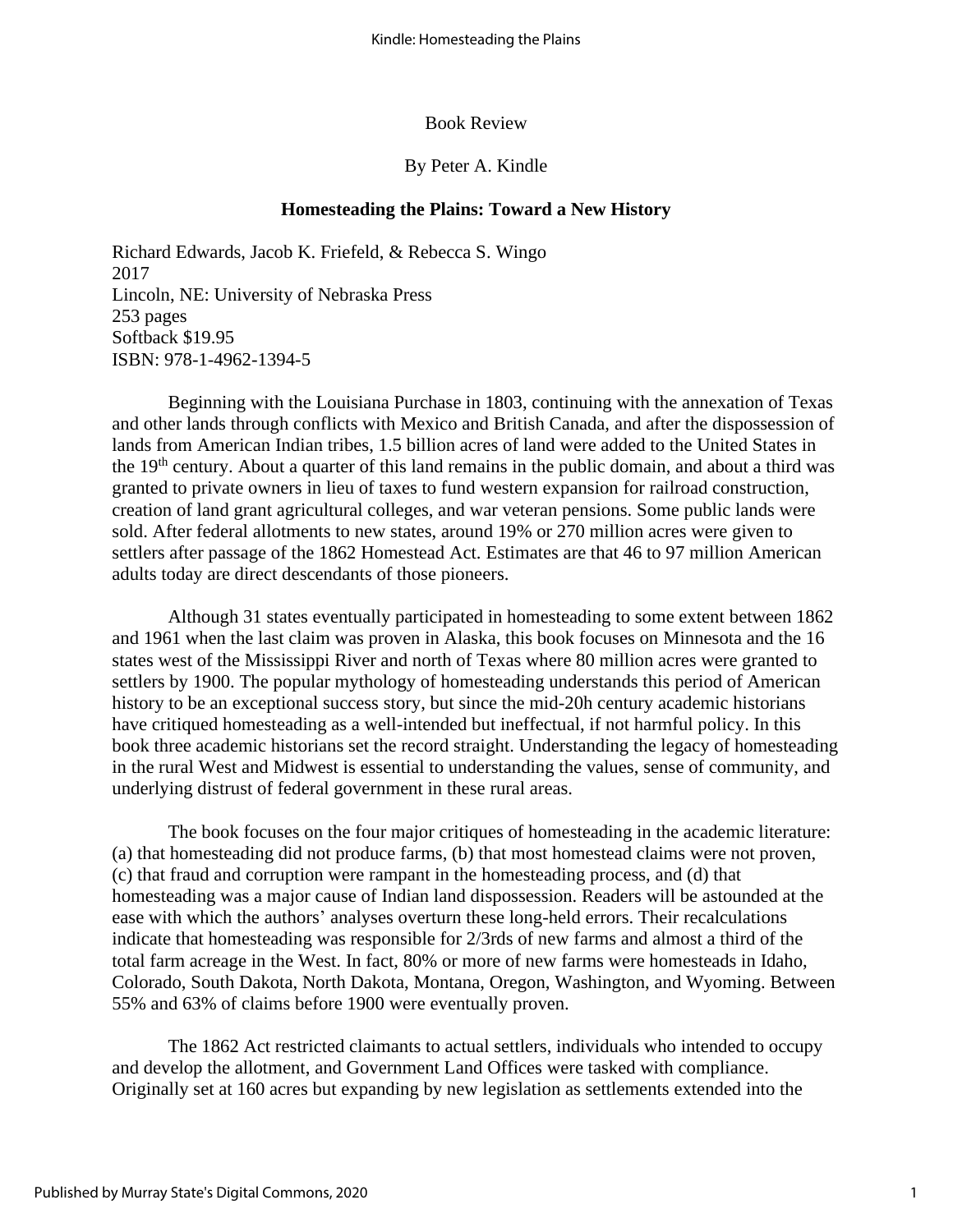more arid West, claims were accepted from U.S. citizens, foreign immigrants expressing a desire to become U.S. citizens, and after 1868, even African Americans. Women were eligible to file a claim from the very beginning, a somewhat surprising demonstration of gender equality for the 19<sup>th</sup> century, and around 12% of claims were ultimately filed by women. Although the details change somewhat over time, claimants *proved* their claim and received free title to the land after five years of residence without more than a six-month absence, improving the land by constructing a dwelling, and plowing at least 10 acres.

Homesteading fraud was by speculation in which claims were filed with the intent of conveying ownership to a third party, by assuming a false identity to exercise a military warrant, and by marriage when a wife would file an adjacent claim without residence on it. Government Land Offices did not have the personnel or funding to investigate problems with claims and developed a somewhat elaborate form of community self-compliance that included the testimony of witnesses to substantiate claimant's possession and improvement of a claim, public notice of pending proof of claims in local newspapers, and a contestation process for those denouncing a claim.

Two chapters were devoted to a detailed investigation of the 621 homesteads in Dawes and Custer counties in Nebraska from 1868-1900. The authors identified four potential marriage frauds, no military identity cases, and relatively few land sales within one month of receiving title for a proven claim, yielding a fraud rate of only 3.2%. If every land sale within a year of receiving title were fraudulent, the maximum rate of fraud would have been 8.3%, substantially less that the 22% estimates by earlier historians. Extrapolating findings from this sample to all homesteads suggests that 247 million of 270 million acres were provided to 1.484 million actual settlers who received an average of 166.5 acres apiece.

If homesteaders were the root cause of the dispossession of American Indian lands, this would be a substantial blemish on their records, but the authors present convincing evidence that in most homesteading states, dispossession was due to railroad construction and mining encroachments as preludes to military action. In all but the South Dakota, North Dakota, and Oklahoma, dispossession was completed before homesteading claims were filed. In these three states, homesteading did not take place until after the Dawes Act (1887) and the Land Allotment Act (1904) that allotted land within reservations to individual Indians, creating "surplus" reservation land available for homesteading. These facts perhaps explain the existing White-American Indian tensions in these states.

What might contemporary rural social workers gain from reading this book? Although the authors do not address this issue, it takes only a modest imagination to infer much about rural life in the 17 states included in the analyses. First, readers will note the importance placed on community in these pages. Contrary the mythology of the rugged individual of western lore, homesteaders relied from the very beginning on one another. The lack of resources that most claimants brought with them made cooperation, mutual assistance, and reciprocity mandatory. Claims could not be proven without neighbors willingly serving as witnesses in Government Land Offices that were often quite distant from the homesteads themselves. Most non-immigrant homesteaders did not have the advantages of existing community or ethnic connections, so the frontier became a place where the melting pot was somewhat realized. Survival of these